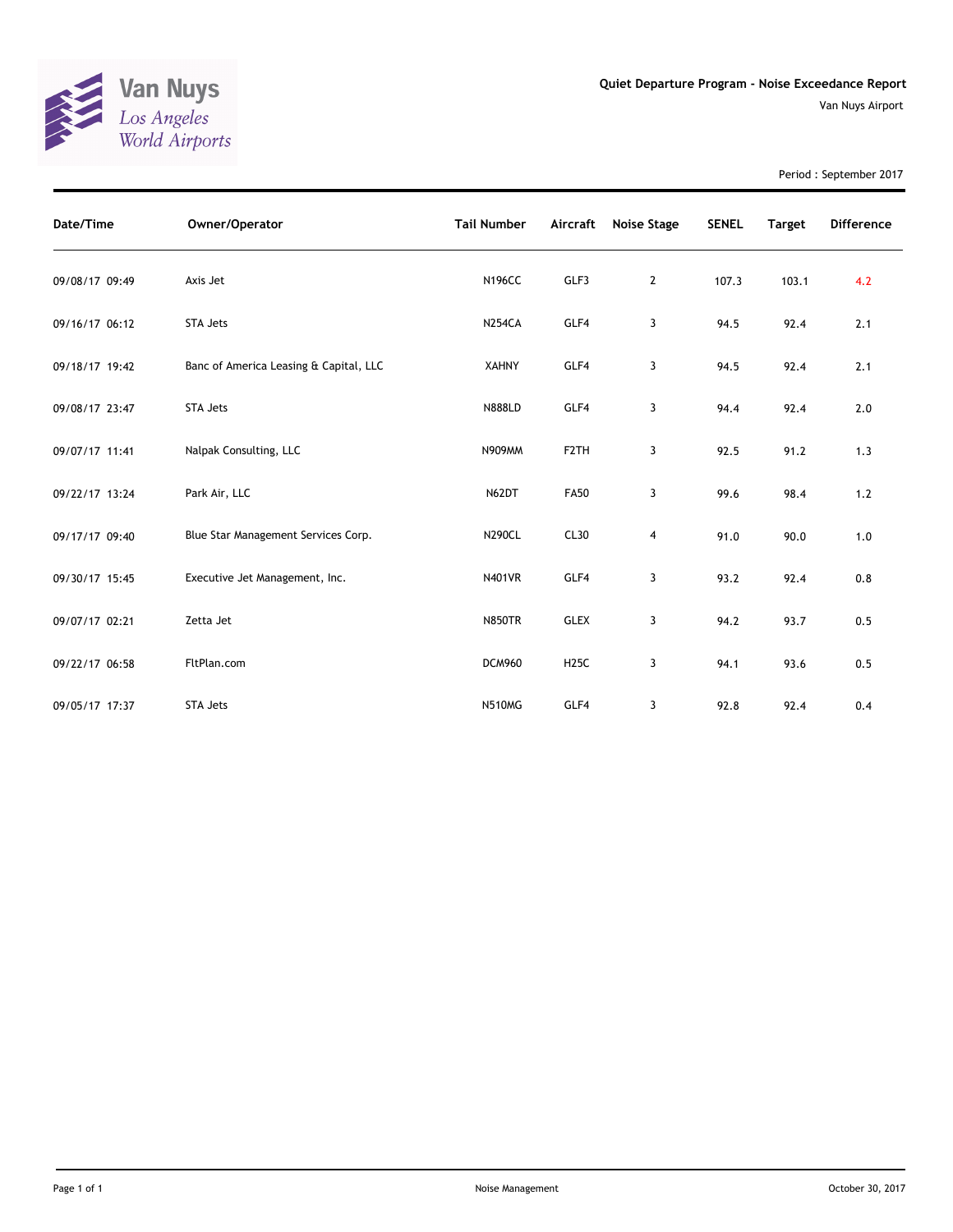

Period : September 2017

| Owner/Operator                           | <b>Departures Exceeding</b><br><b>Target Noise Level</b> | <b>Total Southbound</b><br><b>Jet Departures</b> |
|------------------------------------------|----------------------------------------------------------|--------------------------------------------------|
| STA Jets                                 | 3                                                        | 14                                               |
| Axis Jet                                 | 1                                                        | 1                                                |
| Banc of America Leasing & Capital, LLC   | 1                                                        | 1                                                |
| Blue Star Management Services Corp.      |                                                          |                                                  |
| Executive Jet Management, Inc.           |                                                          |                                                  |
| FltPlan.com                              |                                                          | 3                                                |
| Nalpak Consulting, LLC                   |                                                          |                                                  |
| Park Air, LLC                            |                                                          | 4                                                |
| Zetta Jet                                | 1                                                        | 18                                               |
| 188, Inc.                                | 0                                                        | $\mathbf{1}$                                     |
| 477 Aviation, LLC                        | 0                                                        |                                                  |
| 611BV LLC                                | <sup>0</sup>                                             |                                                  |
| 6500, LLC                                |                                                          |                                                  |
| 75 EXPRESS INC                           |                                                          |                                                  |
| 771 JT, LLC                              | o                                                        |                                                  |
| 797BD, LLC                               | 0                                                        |                                                  |
| AAI Aviation, Inc.                       | 0                                                        |                                                  |
| ABBOTT LABORATORIES INC                  | 0                                                        |                                                  |
| AC Aviation Services, LLC                | 0                                                        |                                                  |
| Aced Aviation, LLC                       | 0                                                        |                                                  |
| Aero Air, LLC                            | 0                                                        |                                                  |
| Aero Jet Services, LLC                   | o                                                        |                                                  |
| Aero Taxi, Inc.                          |                                                          |                                                  |
| Aeromexico                               |                                                          |                                                  |
| Agassi Enterprises, Inc.                 | o                                                        |                                                  |
| AirMed International, LLC                | 0                                                        |                                                  |
| Alante Air Charter, LLC                  | 0                                                        |                                                  |
| Alexander Aviation, LLC                  | 0                                                        |                                                  |
| ARI Properties, LLC                      | 0                                                        |                                                  |
| A-Ron Resources, LLC                     | 0                                                        |                                                  |
| AVAG Inc.                                | 0                                                        |                                                  |
| <b>Aviation West Charters</b>            | 0                                                        |                                                  |
| AVIC International Leasing Company, Ltd. | 0                                                        |                                                  |
| <b>B. Coleman Aviation</b>               | 0                                                        |                                                  |
| Bay Area/Diablo Petroleum Company        | 0                                                        | 1                                                |
| BH Aviation, Ltd.                        | 0                                                        | 1                                                |
| Blue Angel Aviation, LLC                 | 0                                                        | 1                                                |
| Blue Lagoon Aviation, LLC                | 0                                                        |                                                  |
| Bombardier Aerospace Corp                | 0                                                        | 1                                                |
| Borajet                                  | 0                                                        | $\mathbf{1}$                                     |
|                                          |                                                          |                                                  |

The Van Nuys Airport Fly Friendly - Quiet Departure Program asks that operators of jet aircraft use manufacturer's or NBAA quiet departure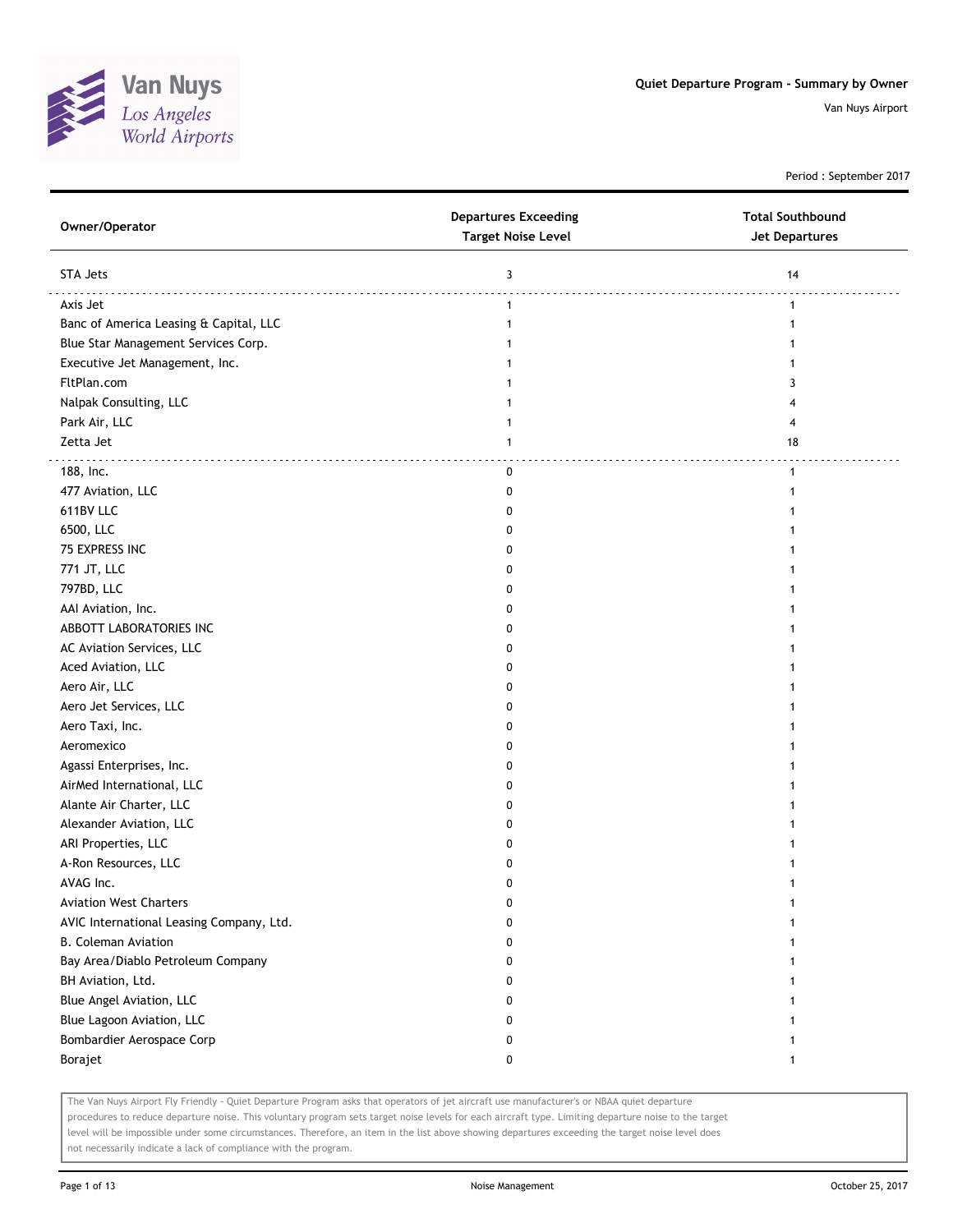

Period : September 2017

| Owner/Operator                                  | <b>Departures Exceeding</b><br><b>Target Noise Level</b> | <b>Total Southbound</b><br>Jet Departures |
|-------------------------------------------------|----------------------------------------------------------|-------------------------------------------|
| Briland, LLC                                    | 0                                                        |                                           |
| Broad Green Pictures, LLC                       | 0                                                        |                                           |
| Bush Aviation, LLC                              | 0                                                        |                                           |
| C L Swanson Corporation                         | 0                                                        |                                           |
| C.F. Aviation, Inc.                             | 0                                                        |                                           |
| <b>CAG Leasing LLC</b>                          | 0                                                        |                                           |
| California Citation Rentals, LLC                | 0                                                        | 1                                         |
| Calvin Klein Studio, LLC                        | 0                                                        | 1                                         |
| Canyon Gate Flight Services                     | 0                                                        |                                           |
| Casey Company                                   | 0                                                        |                                           |
| CBG LLC                                         | 0                                                        |                                           |
| Celeste, LLC                                    | 0                                                        |                                           |
| Centaero Aviation                               | 0                                                        |                                           |
| Central Missouri Aviation, Inc                  | 0                                                        |                                           |
| Centrex Construction, Inc.                      | 0                                                        |                                           |
| <b>Cessna Finance Corporation</b>               | 0                                                        |                                           |
| CFS Air, LLC                                    | 0                                                        |                                           |
| Charlie Romeo LLC                               | 0                                                        |                                           |
| Chartright Air, Inc.                            | 0                                                        |                                           |
| Chatfield Air Ambulance, Inc.                   | 0                                                        |                                           |
| Churchill Jets, LLC                             | 0                                                        |                                           |
| Cirrus GAS 4, LLC                               | 0                                                        |                                           |
| Clay Lacy Aviation, Inc.                        | 0                                                        |                                           |
| CLD Leasing, LLC                                | 0                                                        |                                           |
| Clear Channel Communication, Inc.               | 0                                                        |                                           |
| Clements Aviation, LLC                          | 0                                                        |                                           |
| Cohen Aviation Leasing, LLC                     | 0                                                        |                                           |
| Crow Executive Air, Inc                         | 0                                                        |                                           |
| CTLJ, Inc.                                      | 0                                                        |                                           |
| CTP Aviation, LLC                               | 0                                                        |                                           |
| Demeter Harvest Corp.                           | 0                                                        |                                           |
| Devlin Management, Inc.                         | 0                                                        |                                           |
| DS Aviation, Inc.                               | 0                                                        |                                           |
| DSPA, LLC                                       | 0                                                        |                                           |
| DT Equipment Leasing, LLC                       | 0                                                        |                                           |
| Dumont Aircraft, LLC                            | 0                                                        |                                           |
| EAL Leasing, Inc.                               | 0                                                        | 1                                         |
| Earth Star, Inc.                                | 0                                                        |                                           |
| Edgewood Properties, Inc C/O JSM at Falcon, LLC | 0                                                        |                                           |
| Eighty Charlie, LLC                             | 0                                                        |                                           |
| EMBRAER EXECUTIVE AIRCRAFT INC                  | 0                                                        | 1                                         |

The Van Nuys Airport Fly Friendly - Quiet Departure Program asks that operators of jet aircraft use manufacturer's or NBAA quiet departure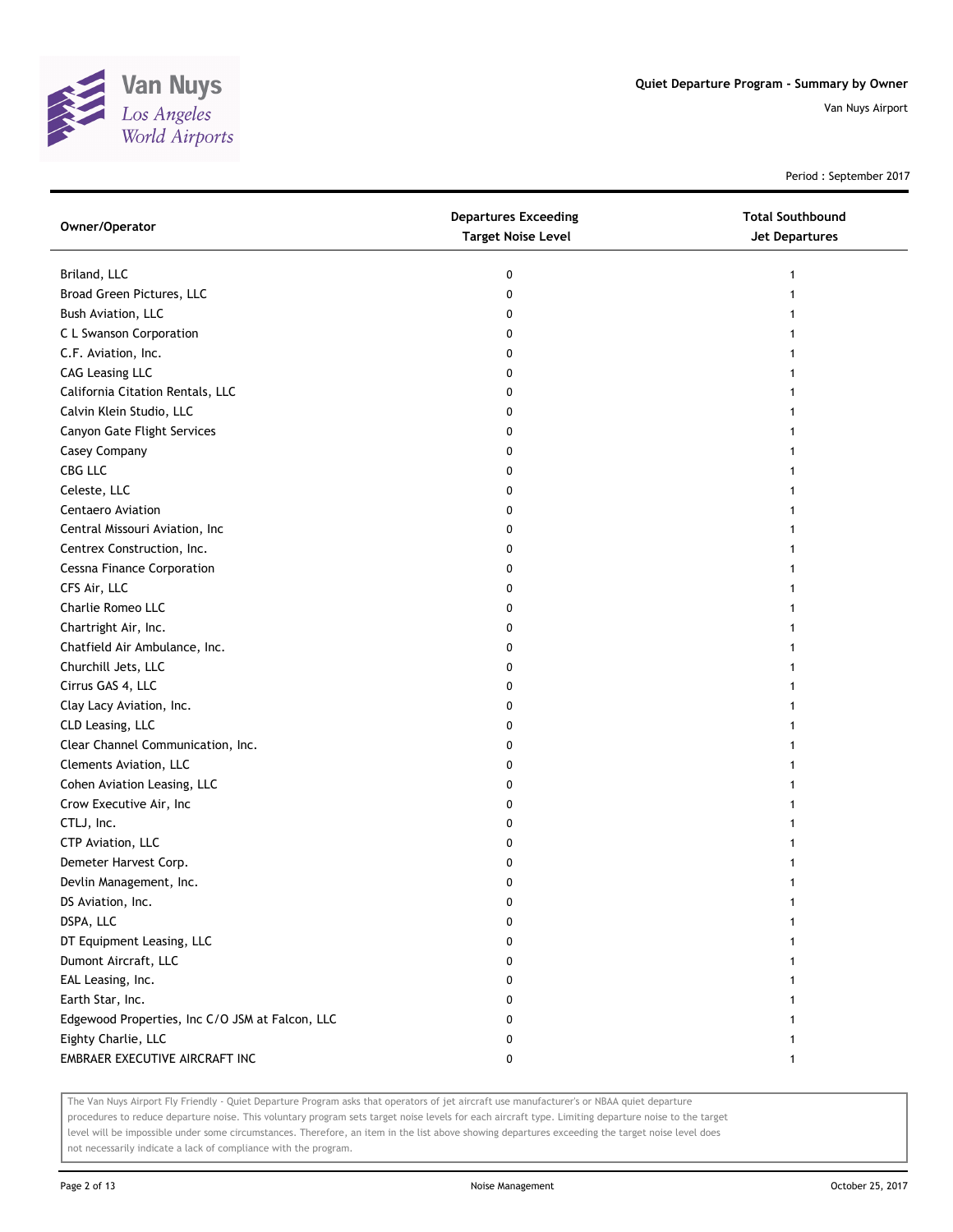

Period : September 2017

| Owner/Operator                        | <b>Departures Exceeding</b><br><b>Target Noise Level</b> | <b>Total Southbound</b><br>Jet Departures |
|---------------------------------------|----------------------------------------------------------|-------------------------------------------|
| Emerald Air Company                   | 0                                                        |                                           |
| Encore Flight School                  | 0                                                        |                                           |
| Erin-Eire, LLC                        | 0                                                        |                                           |
| Everair, LLC                          | 0                                                        |                                           |
| ExcelAire Service, Inc.               | 0                                                        |                                           |
| Execuflight, Inc.                     | 0                                                        |                                           |
| Executive Fliteways, Inc.             | 0                                                        |                                           |
| EZ Jet, LLC                           | 0                                                        |                                           |
| <b>Fitness Management Corporation</b> | 0                                                        |                                           |
| Five Delta Alpha, LLC                 | 0                                                        |                                           |
| FJ900, Inc.                           | 0                                                        |                                           |
| FKM Enterprises, LLC                  | 0                                                        |                                           |
| <b>Flight Operations</b>              | 0                                                        |                                           |
| Flight Options, LLC                   | 0                                                        |                                           |
| FlightAware                           | 0                                                        |                                           |
| Flightexec                            | 0                                                        |                                           |
| Flight-Tech, Inc.                     | 0                                                        |                                           |
| Flightworks                           | 0                                                        |                                           |
| Flightworks, Inc.                     | 0                                                        |                                           |
| Fly Phenon 208, LLC                   | 0                                                        |                                           |
| Flying Service N.V.                   | 0                                                        |                                           |
| FM Aircraft LLC                       | 0                                                        |                                           |
| Frogair, LLC                          | 0                                                        |                                           |
| Gama Aviation, Inc.                   | 0                                                        |                                           |
| Gamel Howe Andros Aviation, LLC       | 0                                                        |                                           |
| Gateway Aviation, Inc.                | 0                                                        |                                           |
| General Industries, LLC               | 0                                                        |                                           |
| <b>GEX 9026, LLC</b>                  | 0                                                        |                                           |
| Global Jet Capital                    | 0                                                        |                                           |
| Global Next Generation, LLC           | 0                                                        |                                           |
| Green Chair Productions, Inc.         | 0                                                        |                                           |
| <b>Grossman Company Properties</b>    | 0                                                        |                                           |
| <b>GRUBBS TERRY L</b>                 | 0                                                        |                                           |
| Gruffy, LLC                           | 0                                                        |                                           |
| GSM Assets, LLC                       | 0                                                        |                                           |
| <b>GTC Management Services</b>        | 0                                                        |                                           |
| Gulf Coast Aviation, Inc.             | 0                                                        |                                           |
| Gulf States Toyota, Inc.              | 0                                                        |                                           |
| Gulfstream Aerospace Corp             | 0                                                        |                                           |
| Gulfstream Aerospace Corporation      | 0                                                        |                                           |
| GunVault, Inc.                        | 0                                                        | 1                                         |

The Van Nuys Airport Fly Friendly - Quiet Departure Program asks that operators of jet aircraft use manufacturer's or NBAA quiet departure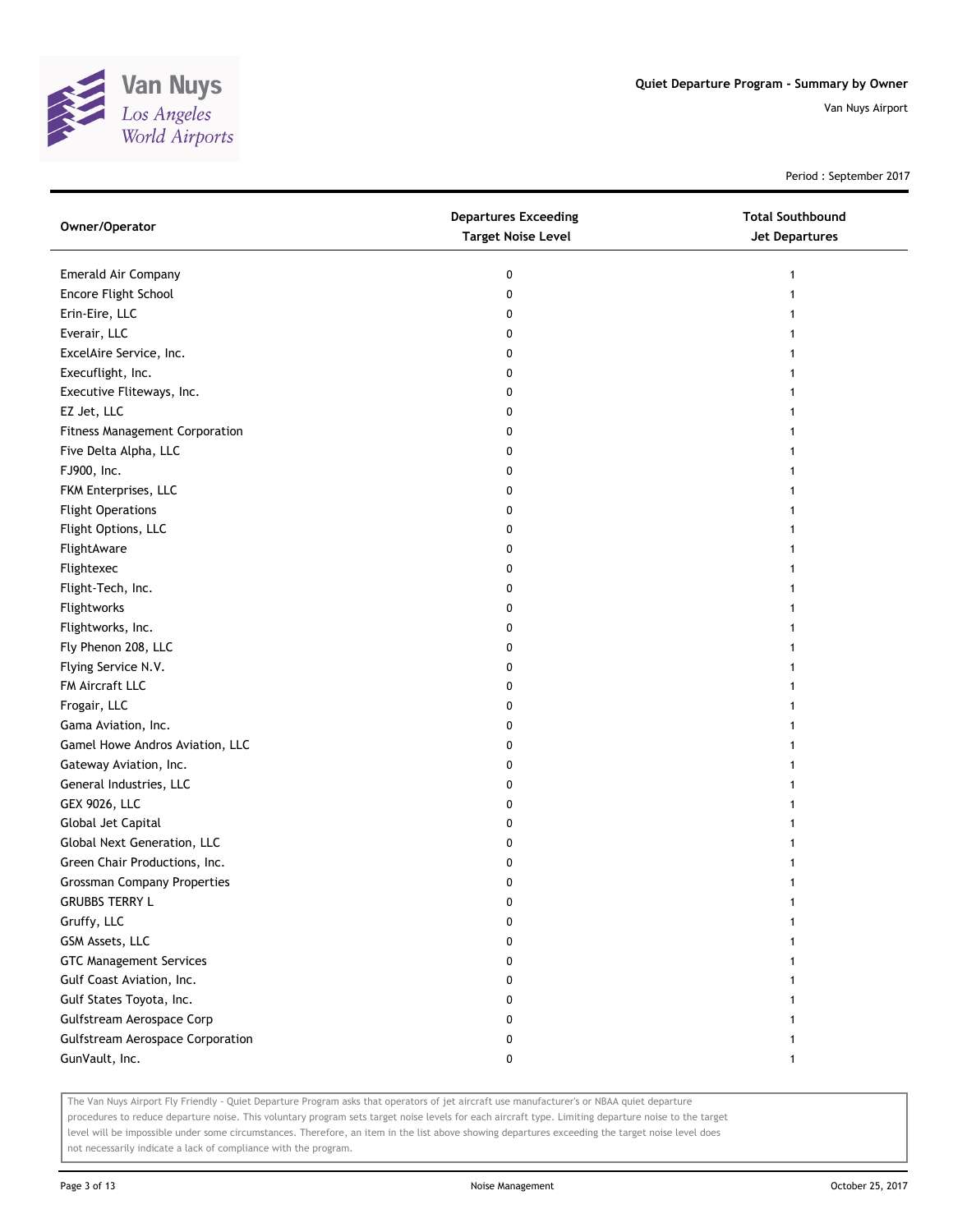

Period : September 2017

| Owner/Operator                        | <b>Departures Exceeding</b><br><b>Target Noise Level</b> | <b>Total Southbound</b><br><b>Jet Departures</b> |
|---------------------------------------|----------------------------------------------------------|--------------------------------------------------|
| <b>Guthy-Renker Corporation</b>       | 0                                                        | 1                                                |
| <b>GWR Aviation, LLC</b>              | 0                                                        |                                                  |
| Harth Trading Establishment           | 0                                                        |                                                  |
| Hawker Beechcraft Corporation         | 0                                                        |                                                  |
| Hawker RC 48 LLC                      | 0                                                        |                                                  |
| HCG Challenger, LLC                   | 0                                                        |                                                  |
| Highlands Group, LLC                  | 0                                                        |                                                  |
| Hilltop Holdings, Inc.                | 0                                                        |                                                  |
| Hogs Head Air I, LLC                  | 0                                                        |                                                  |
| Howard & Brett, LLC                   | 0                                                        |                                                  |
| HUDSON AIR LLC                        | 0                                                        |                                                  |
| IHeartmedia Management Services, INC  | 0                                                        |                                                  |
| Indigo Air, LLC                       | 0                                                        |                                                  |
| Information Management System Company | 0                                                        |                                                  |
| Interstate Distributor Company        | 0                                                        |                                                  |
| J & N Leasing, LLC                    | 0                                                        |                                                  |
| J.W. Childs Associates, LP            | 0                                                        |                                                  |
| James Shelton, Jr.                    | 0                                                        |                                                  |
| JDI Holdings, LLC                     | 0                                                        |                                                  |
| Jet Access Aviation, LLC              | 0                                                        |                                                  |
| Jet Aviation Flight Services, Inc.    | 0                                                        |                                                  |
| Jet Greene, LLC                       | 0                                                        |                                                  |
| Jet Link Investments, Inc.            | 0                                                        |                                                  |
| Jet Management, LLC                   | 0                                                        |                                                  |
| Jet Tech Ltd.                         | 0                                                        |                                                  |
| Jim Falk Lexus of Beverly Hills       | 0                                                        |                                                  |
| K5-Aviation GmbH                      | 0                                                        |                                                  |
| KH Aviation, LLC                      | 0                                                        |                                                  |
| KPK Equipment Holdings, LLC           | 0                                                        |                                                  |
| <b>KPK Heliport</b>                   | 0                                                        |                                                  |
| La Muse Partners, LLC                 | 0                                                        |                                                  |
| Lan Jet, Inc.                         | 0                                                        | 1                                                |
| Langham Developments, LLC             | 0                                                        |                                                  |
| Latin Talent Productions, Inc.        | 0                                                        |                                                  |
| Latitude Air Ambulance                | 0                                                        |                                                  |
| Learjet Inc.                          | 0                                                        |                                                  |
| LH AVIATION LLC                       | 0                                                        |                                                  |
| Linfox Global Charter Pty. Ltd.       | 0                                                        |                                                  |
| Lyon Aviation                         | 0                                                        |                                                  |
| M & N Aviation                        | 0                                                        |                                                  |
| Malibu Consulting, Ltd.               | 0                                                        | 1                                                |

The Van Nuys Airport Fly Friendly - Quiet Departure Program asks that operators of jet aircraft use manufacturer's or NBAA quiet departure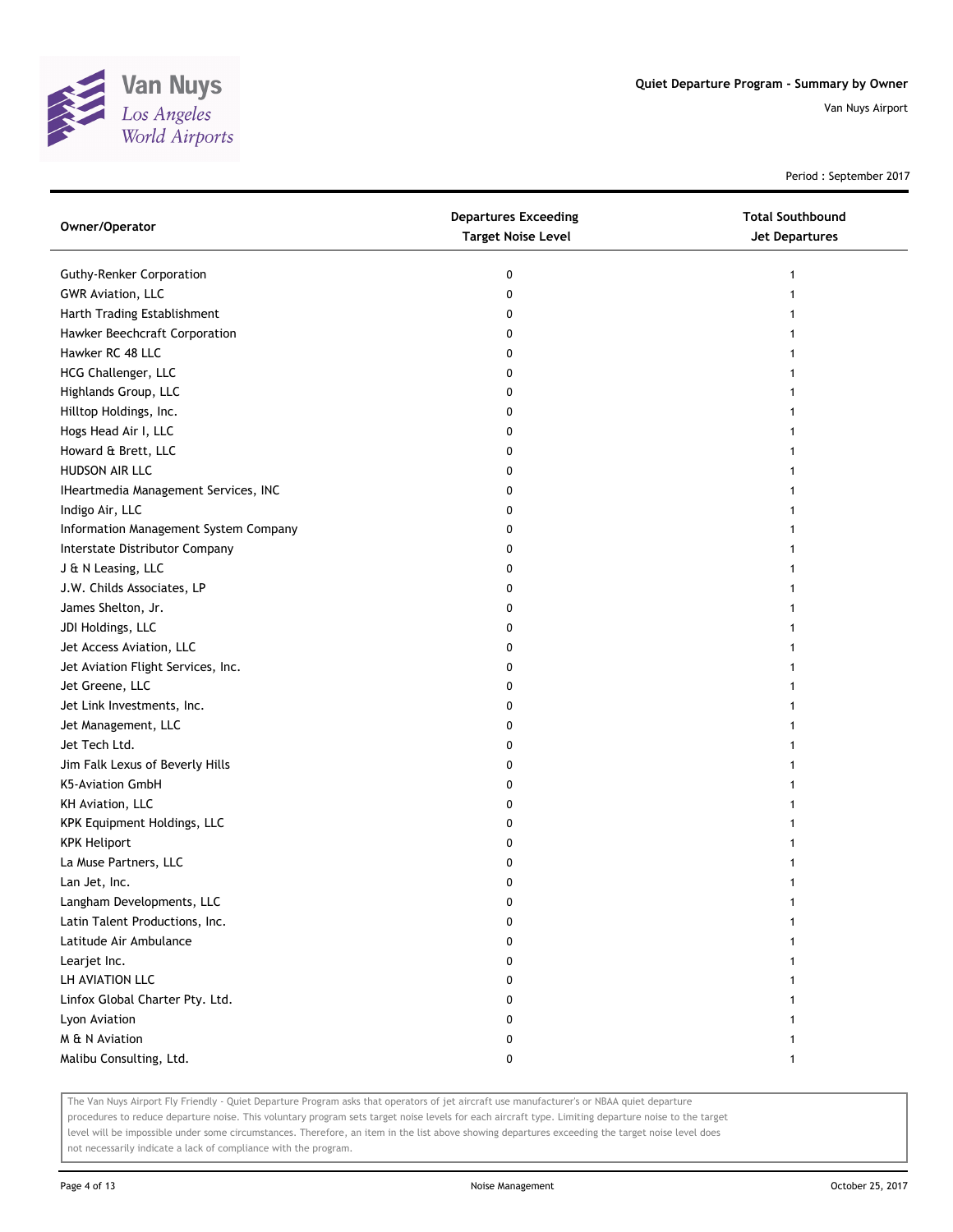

Period : September 2017

| Owner/Operator                          | <b>Departures Exceeding</b><br><b>Target Noise Level</b> | <b>Total Southbound</b><br><b>Jet Departures</b> |
|-----------------------------------------|----------------------------------------------------------|--------------------------------------------------|
| MALUHIA LLC                             | 0                                                        | 1                                                |
| Marmalade Skies, LLC                    | 0                                                        | 1                                                |
| McDonald Aviation, LLC                  | 0                                                        |                                                  |
| MCS Leasing, Inc.                       | 0                                                        |                                                  |
| Mendota Aircraft Management, LLC        | 0                                                        |                                                  |
| Merle Norman Cosmetics, Inc.            | 0                                                        | 1                                                |
| Midland Financial Company               | 0                                                        | 1                                                |
| Millard Processing Services, Inc.       | 0                                                        |                                                  |
| Moelis & Company Manager, LLC           | 0                                                        |                                                  |
| Morningstar Partners, Ltd.              | 0                                                        |                                                  |
| Motorola Mobility Aviation Holdings     | 0                                                        |                                                  |
| MSG Aircraft Leasing, LLC               | 0                                                        |                                                  |
| N116JC, LLC                             | 0                                                        |                                                  |
| N703DJ, LLC                             | 0                                                        |                                                  |
| N910CF, LLC                             | 0                                                        |                                                  |
| Navigation Management LLC               | 0                                                        | 1                                                |
| NetJets Europe                          | 0                                                        | 1                                                |
| NETJETS SALES INC                       | 0                                                        | 1                                                |
| NetJets, Inc                            | 0                                                        |                                                  |
| NICHOLAS SERVICES LLC                   | 0                                                        |                                                  |
| NV510, LLC                              | 0                                                        |                                                  |
| O&D TB, LLC                             | 0                                                        |                                                  |
| Oriental Kenzo Plasa Co. Limited        | 0                                                        |                                                  |
| Pacific Coast Jet Charter, Inc.         | 0                                                        |                                                  |
| Pakawalup, LLC                          | 0                                                        |                                                  |
| Parker-Hannifin Corporation             | 0                                                        |                                                  |
| PDKAA 250 HM Partners, LLC              | 0                                                        |                                                  |
| Perfect Agreements Leasing, Inc.        | 0                                                        |                                                  |
| Pinnacle Aviation, Inc.                 | 0                                                        |                                                  |
| Platt Electric Supply, Inc.             | 0                                                        |                                                  |
| Polar Equipment, LLC                    | 0                                                        |                                                  |
| Ponderosa Financial Services, LLC       | 0                                                        |                                                  |
| Pratt Aviation Pty. Ltd.                | 0                                                        |                                                  |
| Preferred Aviation, Inc.                | 0                                                        |                                                  |
| Premier 1A Partners LLC                 | 0                                                        |                                                  |
| Premier Flight Management Services, LLC | 0                                                        |                                                  |
| Premier Jets, Inc.                      | 0                                                        |                                                  |
| Premium Jet AG                          | 0                                                        |                                                  |
| PRIORITY AIRCRAFT INC                   | 0                                                        |                                                  |
| Progressive Casualty Insurance, Inc.    | 0                                                        |                                                  |
| QS Partners, LLC                        | 0                                                        |                                                  |

The Van Nuys Airport Fly Friendly - Quiet Departure Program asks that operators of jet aircraft use manufacturer's or NBAA quiet departure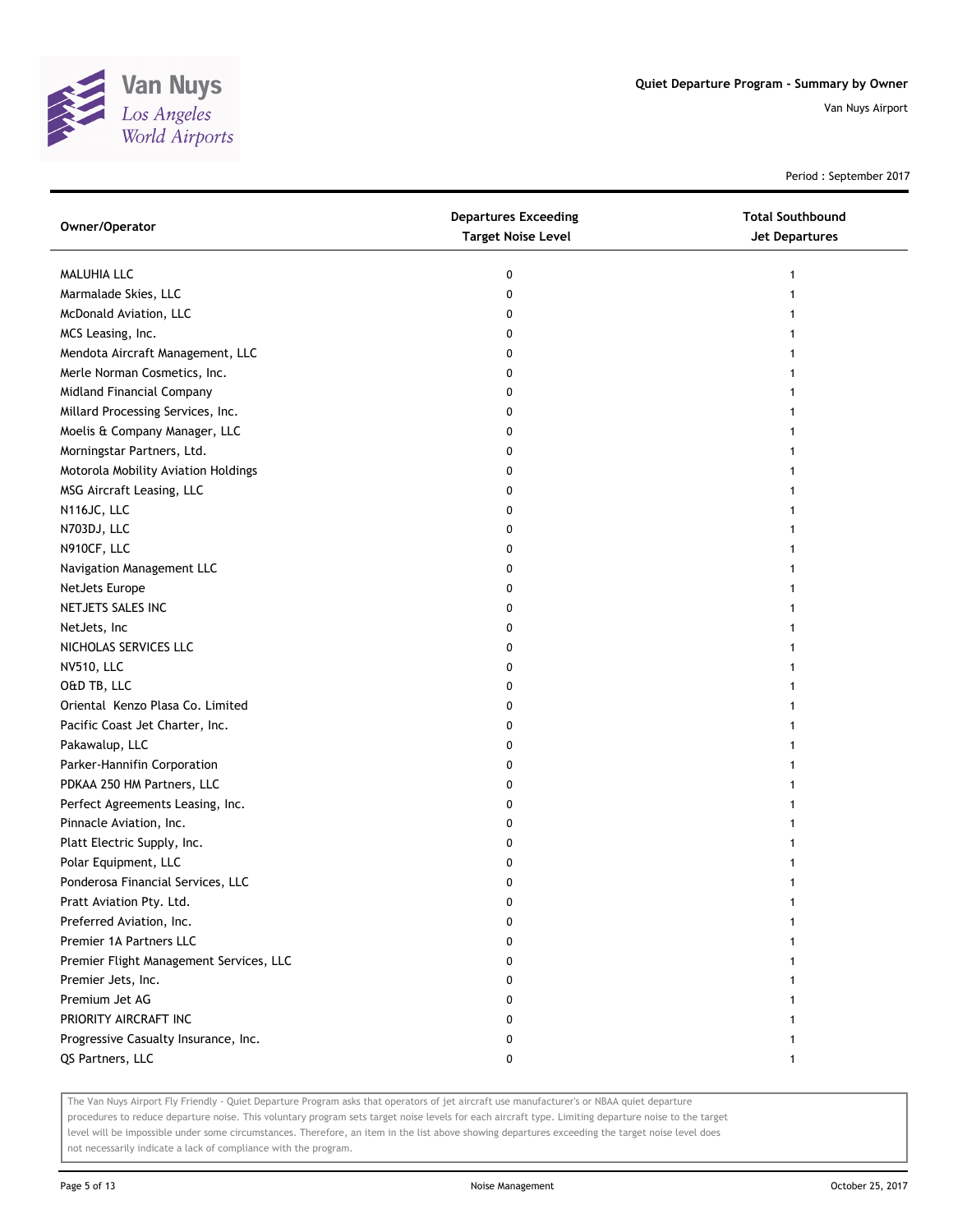

Period : September 2017

| Owner/Operator                              | <b>Departures Exceeding</b><br><b>Target Noise Level</b> | <b>Total Southbound</b><br><b>Jet Departures</b> |
|---------------------------------------------|----------------------------------------------------------|--------------------------------------------------|
| Radial Services, LLC                        | 0                                                        | 1                                                |
| Rainier Aviation, Inc.                      | 0                                                        | 1                                                |
| RB Express LLC                              | 0                                                        | 1                                                |
| Red Hawk Properties, LLC                    | 0                                                        | 1                                                |
| Red River Aircraft Leasing, LLC             | 0                                                        | 1                                                |
| Red Wing Aeroplane Co., LLC                 | 0                                                        | 1                                                |
| <b>Redpoint Ventures</b>                    | 0                                                        | 1                                                |
| Rex Realty Company                          | 0                                                        | 1                                                |
| Richard F. Schaden, P.C.                    | 0                                                        | 1                                                |
| Richardson Aviation                         | 0                                                        | 1                                                |
| RWP Associates, Inc.                        | 0                                                        | 1                                                |
| Sammy Sterling Holdings, LLC                | 0                                                        | 1                                                |
| Santa Barbara Executive Jet                 | 0                                                        | 1                                                |
| Saturn Machine & Welding, Co. Inc.          | 0                                                        | 1                                                |
| Scott, D. Gregory                           | 0                                                        | 1                                                |
| Screaming Eagle Air, Inc.                   | 0                                                        | 1                                                |
| Shearwater Air, Inc.                        | 0                                                        | 1                                                |
| SILVER DOLLAR PARTNERS LLC                  | 0                                                        | 1                                                |
| Silver State Helicopters, LLC               | 0                                                        | 1                                                |
| SIM Aircraft Trading West, LLC              | 0                                                        | 1                                                |
| Skynet Capital Investment Ltd.              | 0                                                        | 1                                                |
| SME Equipment Leasing Company               | 0                                                        | 1                                                |
| Space Exploration Technologies, Corp.       | 0                                                        | 1                                                |
| SRPB, LLC                                   | 0                                                        | 1                                                |
| STALLION AVIATION II LLC                    | 0                                                        | 1                                                |
| Stream Enterprises, LLC                     | 0                                                        | 1                                                |
| Swift Aviation Management, Inc.             | 0                                                        | 1                                                |
| Talon Air Inc                               | 0                                                        | 1                                                |
| <b>Textron Financial Corporation</b>        | 0                                                        | 1                                                |
| TFG Leasing, LLC                            | 0                                                        |                                                  |
| The David Geffen Company                    | 0                                                        | 1                                                |
| The Heavener Company Leasing, LLC           | 0                                                        | 1                                                |
| The Steve & Leigh Ann Anderson Family Trust | 0                                                        |                                                  |
| The Tornante Company, LLC                   | 0                                                        |                                                  |
| The Whitewind Company                       | O                                                        | 1                                                |
| Thornburg Mortgage Asset Corp               | 0                                                        | 1                                                |
| Thornburg, Garrett                          | 0                                                        | 1                                                |
| <b>Thornton Corporation</b>                 | 0                                                        | 1                                                |
| Thunder Spring - Wareham, LLC               | 0                                                        | 1                                                |
| Timberland Aviation, Inc.                   | 0                                                        | 1                                                |
| Torrontes Holdings Limted                   | 0                                                        | 1                                                |

The Van Nuys Airport Fly Friendly - Quiet Departure Program asks that operators of jet aircraft use manufacturer's or NBAA quiet departure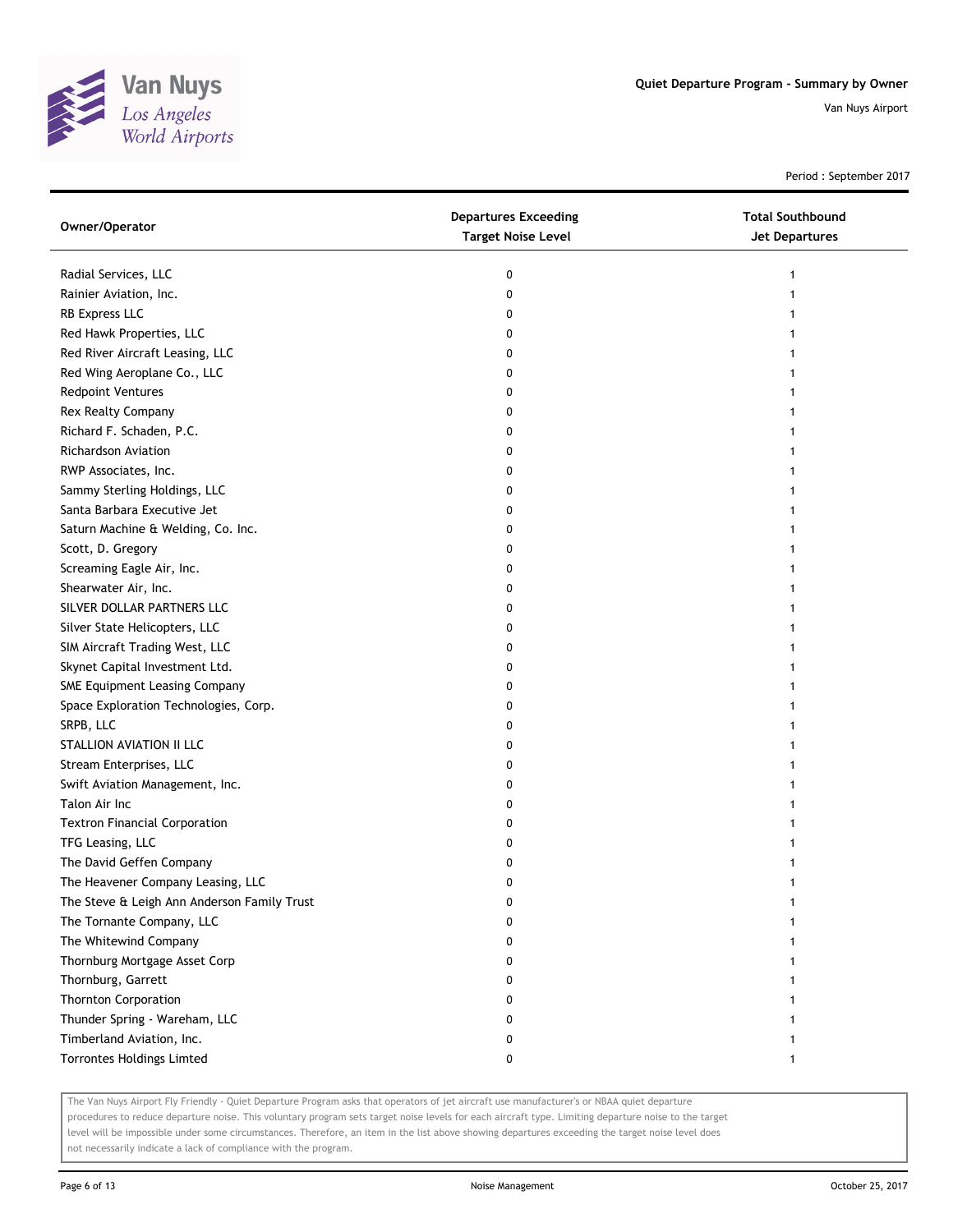

Period : September 2017

| Owner/Operator                         | <b>Departures Exceeding</b><br><b>Target Noise Level</b> | <b>Total Southbound</b><br><b>Jet Departures</b> |
|----------------------------------------|----------------------------------------------------------|--------------------------------------------------|
| TP Aviation, LLC                       | 0                                                        | 1                                                |
| Tracinda Corporation Flight Department | 0                                                        |                                                  |
| Transnet Aviation Group, LLC           | 0                                                        |                                                  |
| Travcorp Air Transportation, Ltd.      | 0                                                        |                                                  |
| Tristen Aviation Group, LLC            | 0                                                        |                                                  |
| True Speed Enterprises II, Inc.        | 0                                                        |                                                  |
| TTX Holdings, LLC                      | 0                                                        |                                                  |
| <b>TVPX</b>                            | 0                                                        |                                                  |
| Tyler Turbine Sales, Inc.              | 0                                                        |                                                  |
| Unijet                                 | 0                                                        |                                                  |
| United Medical Devices, LLC            | 0                                                        |                                                  |
| Universal Air Link, Inc.               | 0                                                        |                                                  |
| Universal Jet Aviation, Inc.           | 0                                                        |                                                  |
| V.T. Aviation, LLC                     | 0                                                        |                                                  |
| Valley Horizons, LLC                   | 0                                                        |                                                  |
| Valor Aviation, LLC                    | 0                                                        |                                                  |
| Venucott Management, LLC               | 0                                                        |                                                  |
| Via Feliz II, LLC                      | 0                                                        |                                                  |
| VICI Aviation, LLC                     | 0                                                        |                                                  |
| Viking Travel Services Limited         | 0                                                        |                                                  |
| Virgin America                         | 0                                                        |                                                  |
| Wachovia Bank, N.A.                    | 0                                                        |                                                  |
| Wahoo Enterprises, LLC                 | 0                                                        |                                                  |
| Wal-Mart Stores, Inc.                  | 0                                                        |                                                  |
| Watch Hill Capital, LLC                | 0                                                        |                                                  |
| WCA Holdings IV, LLC                   | 0                                                        |                                                  |
| Western Airways, Inc.                  | 0                                                        |                                                  |
| WG Aviation II, LLC                    | 0                                                        |                                                  |
| Whirlpool Business Travel Department   | 0                                                        |                                                  |
| White Pines Leasing, LLC               | 0                                                        |                                                  |
| Whiteco Transportation, LLC            | 0                                                        |                                                  |
| Wicked Smart Aviation, LLC             | 0                                                        |                                                  |
| Williams International Company, LLC    | 0                                                        | 1                                                |
| Worthington Enterprises, Inc.          | 0                                                        | 1                                                |
| Z Line Designs, Inc.                   | 0                                                        | 1                                                |
| ZMG Aviation, LLC                      | 0                                                        | 1                                                |
| 650 Leasing, LLC                       | 0                                                        | $\mathbf{2}$                                     |
| Abbott Laboratories, Inc.              | 0                                                        | $\mathbf{2}$                                     |
| Acabel, LLC                            | 0                                                        | $\mathbf{2}$                                     |
| Ace Aviation Services Corporation      | 0                                                        | $\mathbf{2}$                                     |
| ACI Jet                                | 0                                                        | $\mathbf{2}$                                     |

The Van Nuys Airport Fly Friendly - Quiet Departure Program asks that operators of jet aircraft use manufacturer's or NBAA quiet departure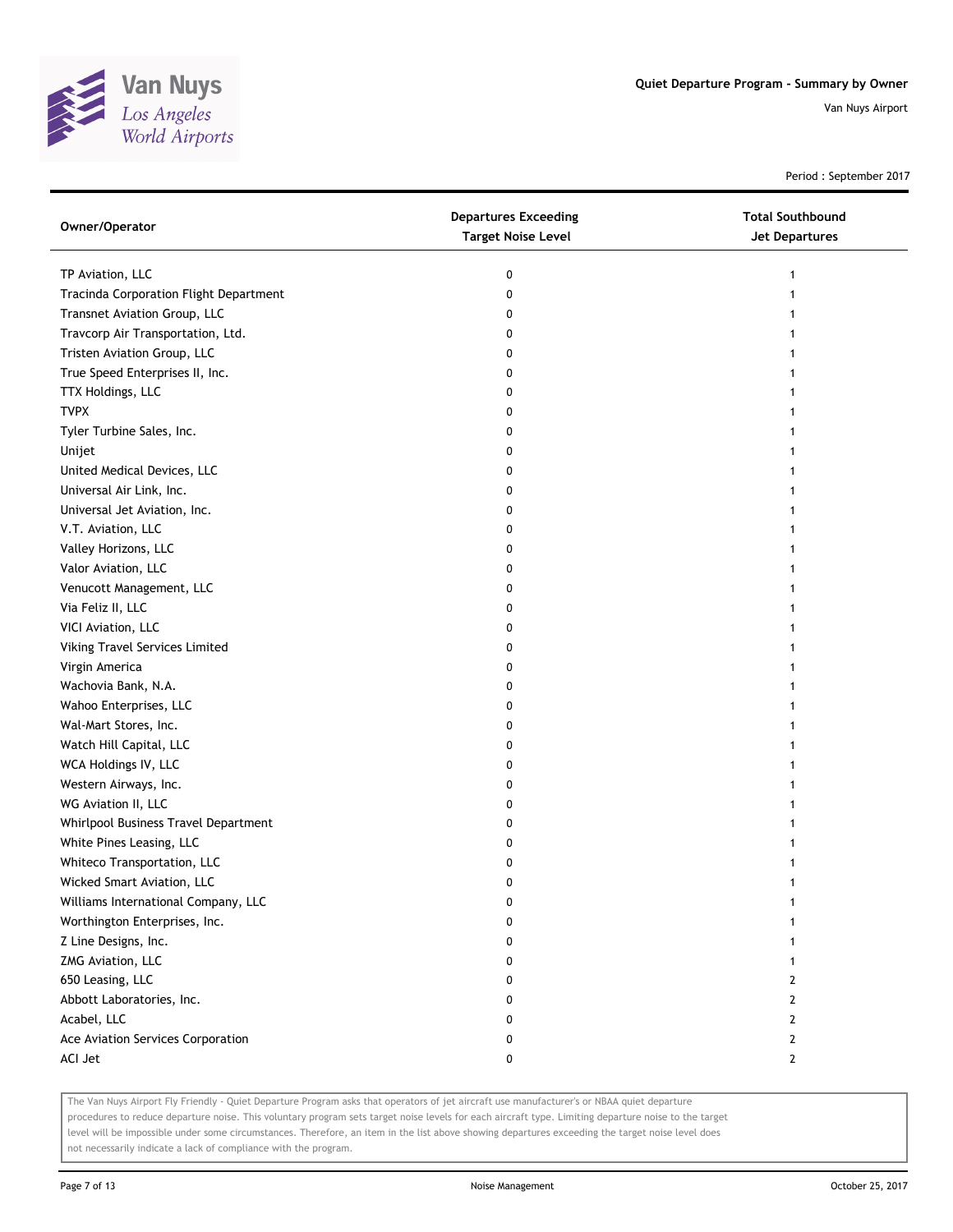

Period : September 2017

| Owner/Operator                             | <b>Departures Exceeding</b><br><b>Target Noise Level</b> | <b>Total Southbound</b><br><b>Jet Departures</b> |
|--------------------------------------------|----------------------------------------------------------|--------------------------------------------------|
| <b>Advantage Aviation Services</b>         | 0                                                        | $\overline{2}$                                   |
| Aeromonky, SA de CV                        | 0                                                        | $\overline{2}$                                   |
| Air Finance Corporation                    | 0                                                        | 2                                                |
| Air Time, LLC                              | 0                                                        | 2                                                |
| Allard Air Services, Inc.                  | 0                                                        | $\overline{2}$                                   |
| Ambrose Corporation                        | 0                                                        | 2                                                |
| AMVAL LLC                                  | 0                                                        | $\overline{2}$                                   |
| ATI Jet, Inc.                              | 0                                                        | 2                                                |
| Aviation Enterprises, Inc.                 | 0                                                        | $\overline{2}$                                   |
| <b>Aviation Link Company</b>               | 0                                                        | $\overline{2}$                                   |
| Beach Air II, LLC                          | 0                                                        | $\mathbf{2}$                                     |
| Berge Air, LLC                             | 0                                                        | $\overline{2}$                                   |
| BLACK MAGIC FLIGHTOPS LLC                  | 0                                                        | 2                                                |
| Blackjet 1, LLC                            | 0                                                        | $\overline{2}$                                   |
| Butlers Island, LLC                        | 0                                                        | 2                                                |
| <b>Buzzard Aviation, LLC</b>               | 0                                                        | 2                                                |
| Canyon Partners, LLC                       | 0                                                        | 2                                                |
| Cessna Aircraft Company                    | 0                                                        | 2                                                |
| Chevron U.S.A., Inc.                       | 0                                                        | 2                                                |
| <b>Cirrus Aviation Services</b>            | 0                                                        | 2                                                |
| Club Jet                                   | 0                                                        | $\overline{2}$                                   |
| Colony Capital, LLC                        | 0                                                        | $\overline{2}$                                   |
| Concord Hospitality Enterprises Company    | 0                                                        | $\overline{2}$                                   |
| Culbertson Aviation, LLC                   | 0                                                        | 2                                                |
| DeBartolo Property Group Flight Department | 0                                                        | $\overline{2}$                                   |
| Dole Foods Flight Operations, Inc.         | 0                                                        | 2                                                |
| DSEA Investments, LLC                      | 0                                                        | 2                                                |
| Dumont Aircraft Sales, LLC                 | 0                                                        | 2                                                |
| Dumont Jets                                | 0                                                        | 2                                                |
| East Coast Jets, Inc.                      | 0                                                        | $\overline{2}$                                   |
| El Paso Oil, Ltd.                          | 0                                                        | 2                                                |
| Entergy Services, Inc.                     | 0                                                        | $\overline{2}$                                   |
| ESK One, LLC                               | 0                                                        | 2                                                |
| Exclusive Jets, LLC                        | 0                                                        | 2                                                |
| Flightcraft                                | 0                                                        | $\overline{2}$                                   |
| Flightworks, LLC                           | 0                                                        | $\mathbf{2}$                                     |
| Flug, LLC                                  | 0                                                        | $\mathbf{2}$                                     |
| Fry's Electronics, Inc.                    | 0                                                        | $\mathbf{2}$                                     |
| Garrett Thornburg Revocable Trust          | 0                                                        | $\mathbf{2}$                                     |
| Global Jet Aviation, Ltd.                  | 0                                                        | $\mathbf{2}$                                     |
| Grande Aviation, LLC                       | 0                                                        | $\mathbf{2}$                                     |

The Van Nuys Airport Fly Friendly - Quiet Departure Program asks that operators of jet aircraft use manufacturer's or NBAA quiet departure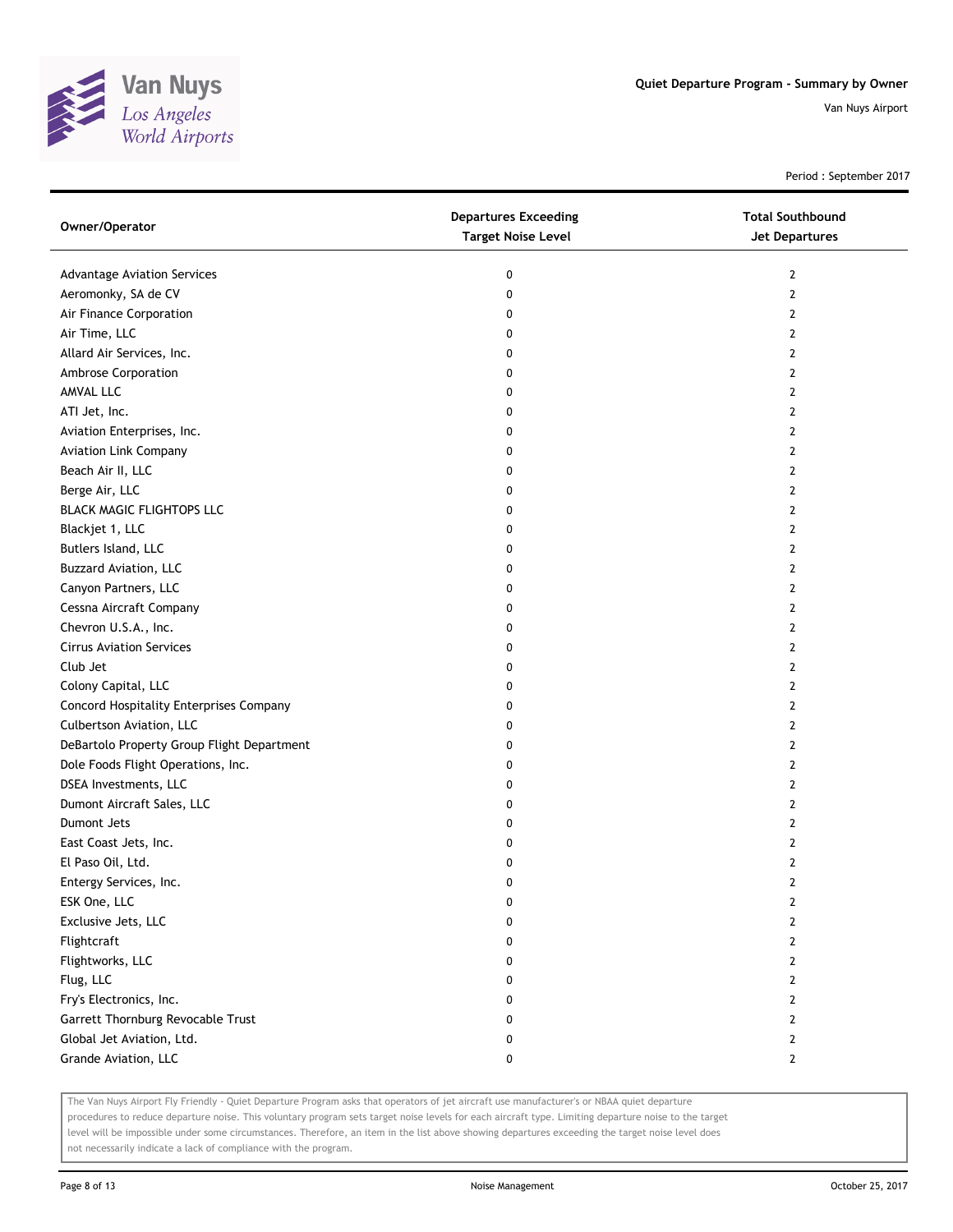

Period : September 2017

| Owner/Operator                                     | <b>Departures Exceeding</b><br><b>Target Noise Level</b> | <b>Total Southbound</b><br><b>Jet Departures</b> |
|----------------------------------------------------|----------------------------------------------------------|--------------------------------------------------|
| Guthy-Renker Aviation, LLC                         | 0                                                        | 2                                                |
| Haacer, LLC                                        | 0                                                        | $\mathbf{2}$                                     |
| Haalo, Ltd.                                        | 0                                                        | 2                                                |
| Hamilton Aviation, Inc.                            | 0                                                        | $\overline{2}$                                   |
| Have Plane-Will Travel, LLC                        | 0                                                        | 2                                                |
| Hawker RC7 LLC                                     | 0                                                        | 2                                                |
| IAC/InterActive Corporation                        | 0                                                        | 2                                                |
| Independent Cuss, LLC                              | 0                                                        | 2                                                |
| Irongate Air, LLC                                  | 0                                                        | $\overline{2}$                                   |
| Jayhawk 910VP, LLC                                 | 0                                                        | $\overline{2}$                                   |
| Jet Aviation/Van Nuys                              | 0                                                        | 2                                                |
| Jet Linx Aviation, LLC                             | 0                                                        | 2                                                |
| Jet Logistics Inc                                  | 0                                                        | 2                                                |
| Jet Set Aircraft, Inc.                             | 0                                                        | $\overline{2}$                                   |
| Kalitta Charters, LLC                              | 0                                                        | 2                                                |
| Key Air, LLC                                       | 0                                                        | 2                                                |
| Keystone Aviation, LLC                             | 0                                                        | $\mathbf{2}$                                     |
| Kimbal Logistics, LLC                              | 0                                                        | 2                                                |
| KLBB Management Services, LLC                      | 0                                                        | 2                                                |
| KW Flight, LLC                                     | 0                                                        | $\mathbf{2}$                                     |
| KW770, LLC                                         | 0                                                        | 2                                                |
| Lea King, LLC                                      | 0                                                        | 2                                                |
| Legacy Ventures, LLC                               | 0                                                        | 2                                                |
| Mannco, LLC                                        | 0                                                        | $\overline{2}$                                   |
| Meridian Air Charter                               | 0                                                        | 2                                                |
| Midland Financial Company Flight Department        | 0                                                        | 2                                                |
| Mirage Resorts, Inc.                               | 0                                                        | 2                                                |
| Morningstar Partners, Ltd., DBA Auroa Jet Partners | 0                                                        | 2                                                |
| Mountain Aviation, Inc.                            | 0                                                        | $\overline{2}$                                   |
| N36MU, LLC                                         | 0                                                        | $\mathbf{2}$                                     |
| N800PZ, LLC                                        | 0                                                        | 2                                                |
| NELSON AVIATION SERVICES LLC                       | 0                                                        | $\mathbf{2}$                                     |
| Northrop Grumman Corporation                       | 0                                                        | 2                                                |
| Outfitter Aviation, LLC                            | 0                                                        | $\overline{2}$                                   |
| Peco Air, LLC                                      | 0                                                        | 2                                                |
| Priority 1 Aviation, Inc.                          | 0                                                        | $\mathbf{2}$                                     |
| Professional Jet, Inc.                             | 0                                                        | $\overline{2}$                                   |
| R.O.P. Aviation, Inc.                              | 0                                                        | $\mathbf{2}$                                     |
| RA Management Services, LLC                        | 0                                                        | $\overline{2}$                                   |
| RB Aircraft Leasing, LLC                           | 0                                                        | $\overline{2}$                                   |
| Red.com                                            | 0                                                        | $\mathbf{2}$                                     |

The Van Nuys Airport Fly Friendly - Quiet Departure Program asks that operators of jet aircraft use manufacturer's or NBAA quiet departure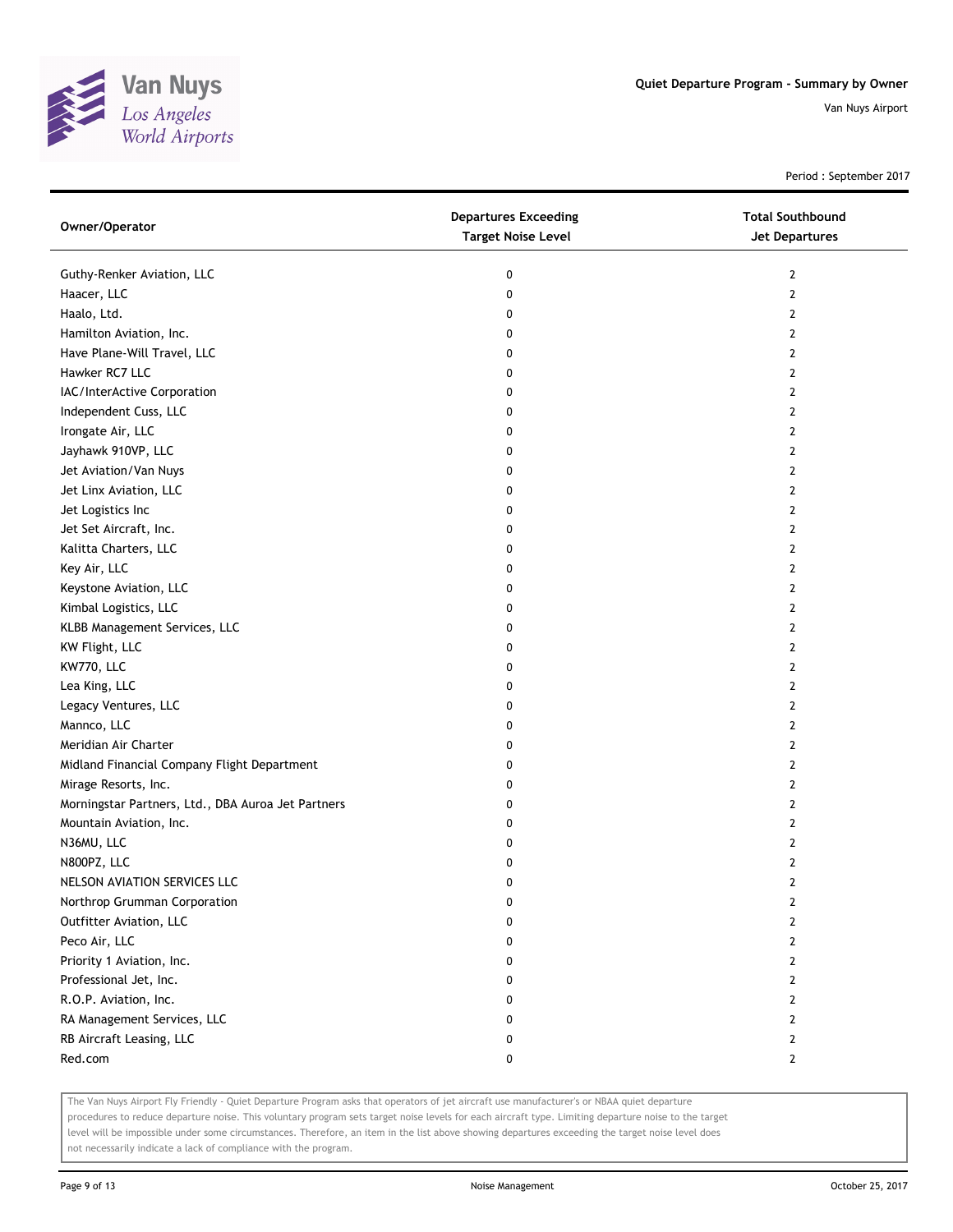

Period : September 2017

| Owner/Operator                        | <b>Departures Exceeding</b><br><b>Target Noise Level</b> | <b>Total Southbound</b><br><b>Jet Departures</b> |
|---------------------------------------|----------------------------------------------------------|--------------------------------------------------|
| Regency Air, LLC                      | 0                                                        | $\mathbf{2}$                                     |
| RSH Consulting, LLC                   | 0                                                        | $\overline{2}$                                   |
| Schmidt, Eric E.                      | 0                                                        | 2                                                |
| SDT Air, LLC                          | 0                                                        | 2                                                |
| Senterra Real Estate Group, LLC       | 0                                                        | $\overline{2}$                                   |
| SK Aviation Partners, LLC             | 0                                                        | $\mathbf{2}$                                     |
| Skybird Aviation                      | 0                                                        | $\overline{2}$                                   |
| SP Aviation, Inc.                     | 0                                                        | $\mathbf{2}$                                     |
| Starjet, Inc.                         | 0                                                        | $\overline{2}$                                   |
| State Farm Mutual Auto Insurance      | 0                                                        | $\mathbf{2}$                                     |
| Sweatmore V, LLC                      | 0                                                        | $\mathbf{2}$                                     |
| Swift Air, LLC                        | 0                                                        | $\overline{2}$                                   |
| Swift Aircraft Management, LLC        | 0                                                        | $\mathbf{2}$                                     |
| TAG Aviation (UK), Ltd.               | 0                                                        | $\mathbf{2}$                                     |
| Talon Air, Inc.                       | 0                                                        | $\mathbf{2}$                                     |
| TFK Aviation, Inc.                    | 0                                                        | $\mathbf{2}$                                     |
| <b>TFT Aviation</b>                   | 0                                                        | 2                                                |
| Tradewinds Flight Services, LLC       | 0                                                        | 2                                                |
| Trijet Aviation Management, LLC       | 0                                                        | $\mathbf{2}$                                     |
| USA Aviation, LLC                     | 0                                                        | $\mathbf{2}$                                     |
| VistaJet Limited                      | 0                                                        | $\mathbf{2}$                                     |
| VMI Enterprises, LLC                  | 0                                                        | $\overline{2}$                                   |
| WELLS FARGO BANK NORTHWEST NA TRUSTEE | 0                                                        | $\mathbf{2}$                                     |
| WG Aero, LLC                          | 0                                                        | 2                                                |
| Winbrook LLC                          | 0                                                        | $\overline{2}$                                   |
| Worldwide Jet Charter, LLC            | 0                                                        | 2                                                |
| Yuntian 2 Leasing Company, Ltd.       | 0                                                        | 2                                                |
| <b>ZC Aviation</b>                    | 0                                                        | $\mathbf{2}$                                     |
| 1st Avenue TJC, LLC                   | 0                                                        | 3                                                |
| AbbVie US, LLC                        | 0                                                        | 3                                                |
| Airbar, LLC                           | 0                                                        | 3                                                |
| Ample United Limited                  | 0                                                        | 3                                                |
| Aviation Consultants, Inc.            | 0                                                        | 3                                                |
| Aviation Leasing Group, Inc.          | 0                                                        | 3                                                |
| <b>Bank of America Leasing</b>        | 0                                                        | 3                                                |
| <b>BANK OF UTAH TRUSTEE</b>           | 0                                                        | 3                                                |
| Blue Sky 45, LLC                      | 0                                                        | 3                                                |
| Business Jet Managers, Inc.           | 0                                                        | 3                                                |
| Central Management Services II LLC    | 0                                                        | 3                                                |
| Corporate Air, LLC                    | 0                                                        | 3                                                |
| Cutter Aviation, Inc.                 | 0                                                        | 3                                                |

The Van Nuys Airport Fly Friendly - Quiet Departure Program asks that operators of jet aircraft use manufacturer's or NBAA quiet departure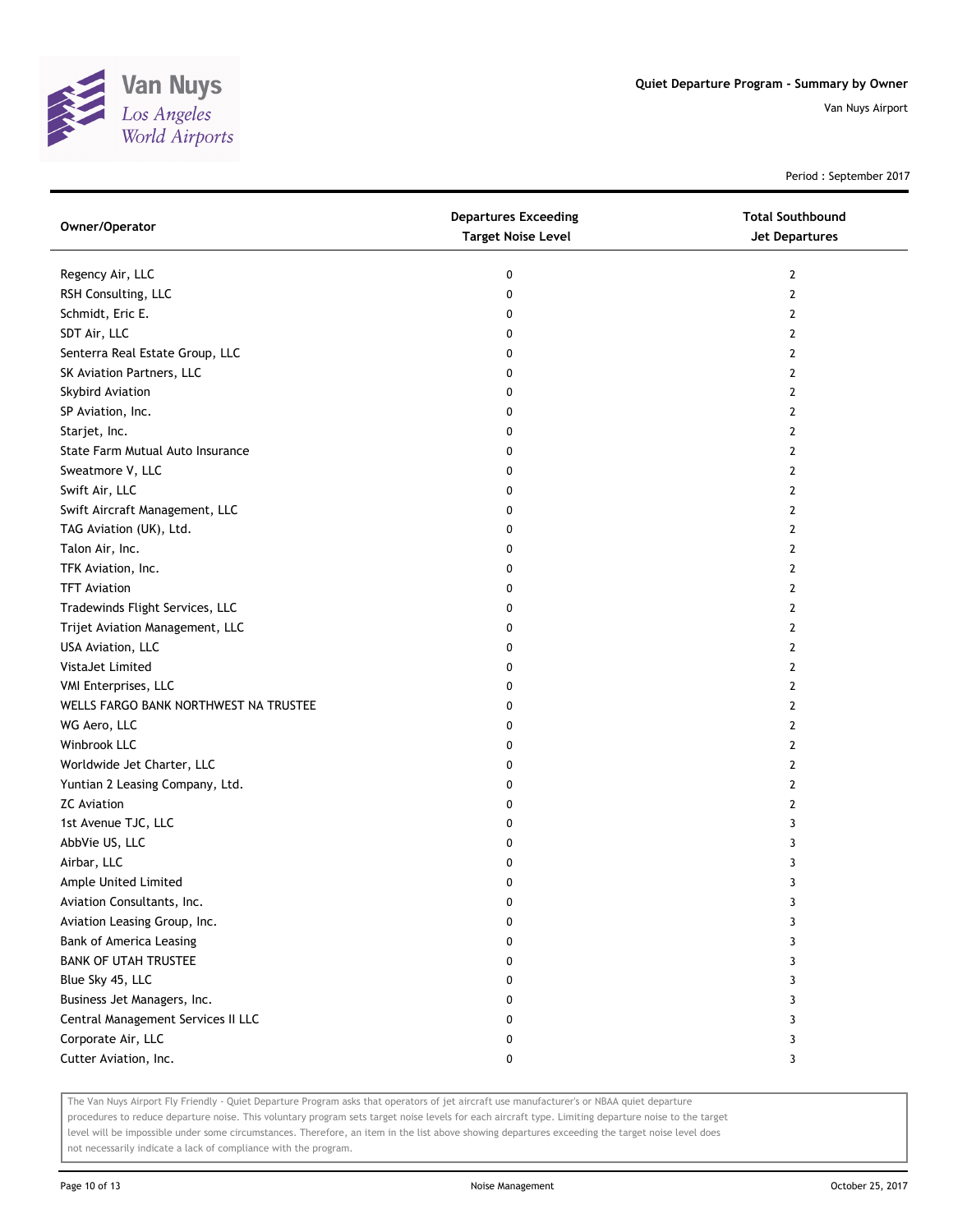

Period : September 2017

| Owner/Operator                        | <b>Departures Exceeding</b><br><b>Target Noise Level</b> | <b>Total Southbound</b><br>Jet Departures |
|---------------------------------------|----------------------------------------------------------|-------------------------------------------|
| Felham Enterprises, Ltd.              | 0                                                        | 3                                         |
| Fluffy Russian LLC                    | 0                                                        | 3                                         |
| Fly Eagle, LLC                        | 0                                                        | 3                                         |
| Gulf Group Enterprises, LLC           | 0                                                        | 3                                         |
| Haymon Sports, LLC                    | 0                                                        | 3                                         |
| Jet Aviation Flight Services          | 0                                                        | 3                                         |
| Key Lime Air, Inc.                    | 0                                                        | 3                                         |
| KMR Aviation, Inc.                    | 0                                                        | 3                                         |
| Landmark Aviation                     | 0                                                        | 3                                         |
| LKV Air, LLC                          | 0                                                        | 3                                         |
| N702SS LLC                            | 0                                                        | 3                                         |
| Paragon Airways                       | 0                                                        | 3                                         |
| Passport 100, LLC                     | 0                                                        | 3                                         |
| Pilgrim Enterprises C/O Castle & Cook | 0                                                        | 3                                         |
| Platinum Aviation, LLC                | 0                                                        | 3                                         |
| S.K. Aviation, LLC                    | 0                                                        | 3                                         |
| Sands Aviation, LLC                   | 0                                                        | 3                                         |
| SCSM Aviation, LLC                    | 0                                                        | 3                                         |
| Sky River Consulting, LLC             | 0                                                        | 3                                         |
| SMW Aviation, Inc.                    | 0                                                        | 3                                         |
| <b>Starbase Aviation</b>              | 0                                                        | 3                                         |
| The Employers Benefit Group, LLC      | 0                                                        | 3                                         |
| <b>Tull Family Trust</b>              | 0                                                        | 3                                         |
| White Pint Two, LLC                   | 0                                                        | 3                                         |
| Windsor Jet Management                | 0                                                        | 3                                         |
| Airway Charter Services               | 0                                                        | 4                                         |
| Ares Technical Administration, LLC    | 0                                                        | 4                                         |
| <b>BAM Aviation, LLC</b>              | 0                                                        |                                           |
| Cloud Nine Aviation, LLC              | 0                                                        |                                           |
| Cove Aviation Partners, LLC           | 0                                                        |                                           |
| Delta Private Jets                    | 0                                                        |                                           |
| FL Aviation Corp.                     | 0                                                        |                                           |
| Gama Aviation                         | 0                                                        |                                           |
| Gama Charters, Inc.                   | 0                                                        |                                           |
| Globaljet NA, LLC                     | 0                                                        |                                           |
| Gold Sands, LLC                       | 0                                                        |                                           |
| Herjavec Group                        | 0                                                        |                                           |
| Jet Aviation Business Jets, Inc.      | 0                                                        |                                           |
| Journey Aviation, LLC                 | 0                                                        |                                           |
| K/S Aviation, LLC                     | 0                                                        |                                           |
| Las Vegas Jet, LLC                    | 0                                                        | 4                                         |

The Van Nuys Airport Fly Friendly - Quiet Departure Program asks that operators of jet aircraft use manufacturer's or NBAA quiet departure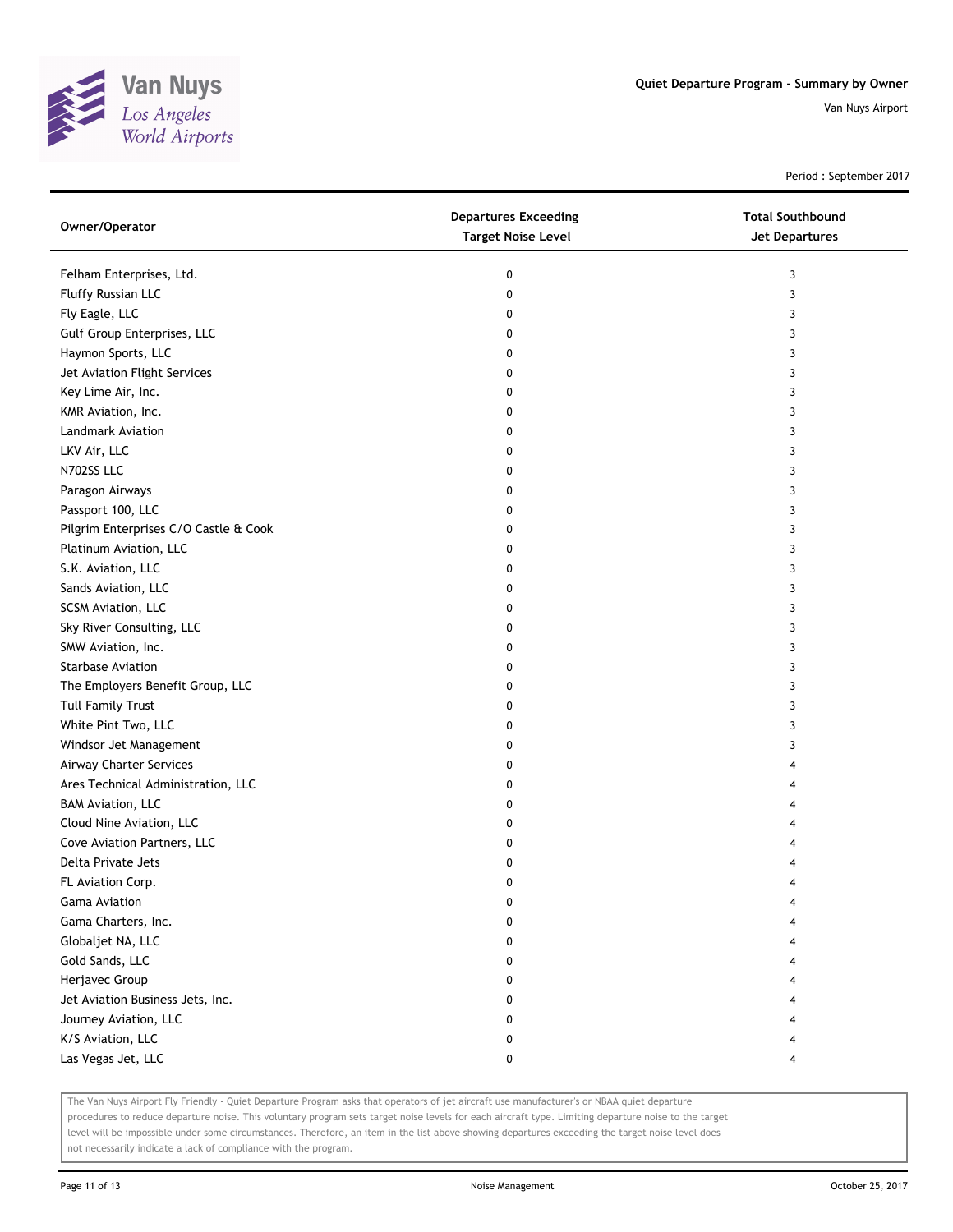

Period : September 2017

| Owner/Operator                                  | <b>Departures Exceeding</b><br><b>Target Noise Level</b> | <b>Total Southbound</b><br>Jet Departures |
|-------------------------------------------------|----------------------------------------------------------|-------------------------------------------|
| Mandalay Resort Group                           | 0                                                        | 4                                         |
| MC Group                                        | 0                                                        | 4                                         |
| NETJETS AVIATION Inc.                           | 0                                                        |                                           |
| North American Charters                         | 0                                                        |                                           |
| PMC Global, Inc.                                | 0                                                        |                                           |
| RBRR, Inc.                                      | 0                                                        |                                           |
| Red Air, LLC.                                   | 0                                                        |                                           |
| Trigger Air, LLC                                | 0                                                        |                                           |
| Velox Aircraft, LLC                             | 0                                                        |                                           |
| VISTAJET Luftfahrtunternehmen GmbH              | 0                                                        |                                           |
| Westfield Aviation, Inc. Pty. Ltd.              | 0                                                        |                                           |
| <b>Wilshire Associates</b>                      | 0                                                        |                                           |
| Zetta Jet USA, Inc.                             | 0                                                        |                                           |
| Allen Lund Company, Inc.                        | 0                                                        | 5                                         |
| C.C. Calzone, LLC                               | 0                                                        | 5                                         |
| Channel Island Aviation, Inc.                   | 0                                                        | 5                                         |
| <b>East Holdings Limited</b>                    | 0                                                        | 5                                         |
| Hollister Aviation, LLC                         | 0                                                        | 5                                         |
| Landmark Aviation Aircraft Management & Charter | 0                                                        | 5                                         |
| Leonard Green & Partners, LLC                   | 0                                                        | 5                                         |
| Mach One Air Charters, Inc.                     | 0                                                        | 5                                         |
| <b>NVJETS</b>                                   | 0                                                        | 5                                         |
| Presidential Aviation, Inc.                     | 0                                                        | 5                                         |
| Russcor Citation, LLC                           | 0                                                        | 5                                         |
| Trently Technical, LLC                          | 0                                                        | 5                                         |
| Ultra-Lux Jets, Inc.                            | 0                                                        | 5                                         |
| Air Kaitar, LLC                                 | 0                                                        | 6                                         |
| Awaiting Documentation                          | 0                                                        | 6                                         |
| Desert Jet, LLC                                 | 0                                                        | 6                                         |
| Flexjet, LLC                                    | 0                                                        | 6                                         |
| Flexjets                                        | 0                                                        | 6                                         |
| Leveled Wings, LLC                              | 0                                                        | 6                                         |
| Paragon Transport Management, LLC               | 0                                                        | 6                                         |
| Threshold Technologies, Inc.                    | 0                                                        | 6                                         |
| Air Lease Corporation                           | 0                                                        | 7                                         |
| Mike Post Productions, Inc.                     | 0                                                        | 7                                         |
| Paramount Pictures Corporation                  | 0                                                        | 7                                         |
| West Coast Charters, LLC                        | 0                                                        | 7                                         |
| Latitude 33 Aviation LLC                        | 0                                                        | 8                                         |
| Oakmont Corporation                             | 0                                                        | 8                                         |
| Wonderful Citrus Aviation                       | 0                                                        | 9                                         |

The Van Nuys Airport Fly Friendly - Quiet Departure Program asks that operators of jet aircraft use manufacturer's or NBAA quiet departure